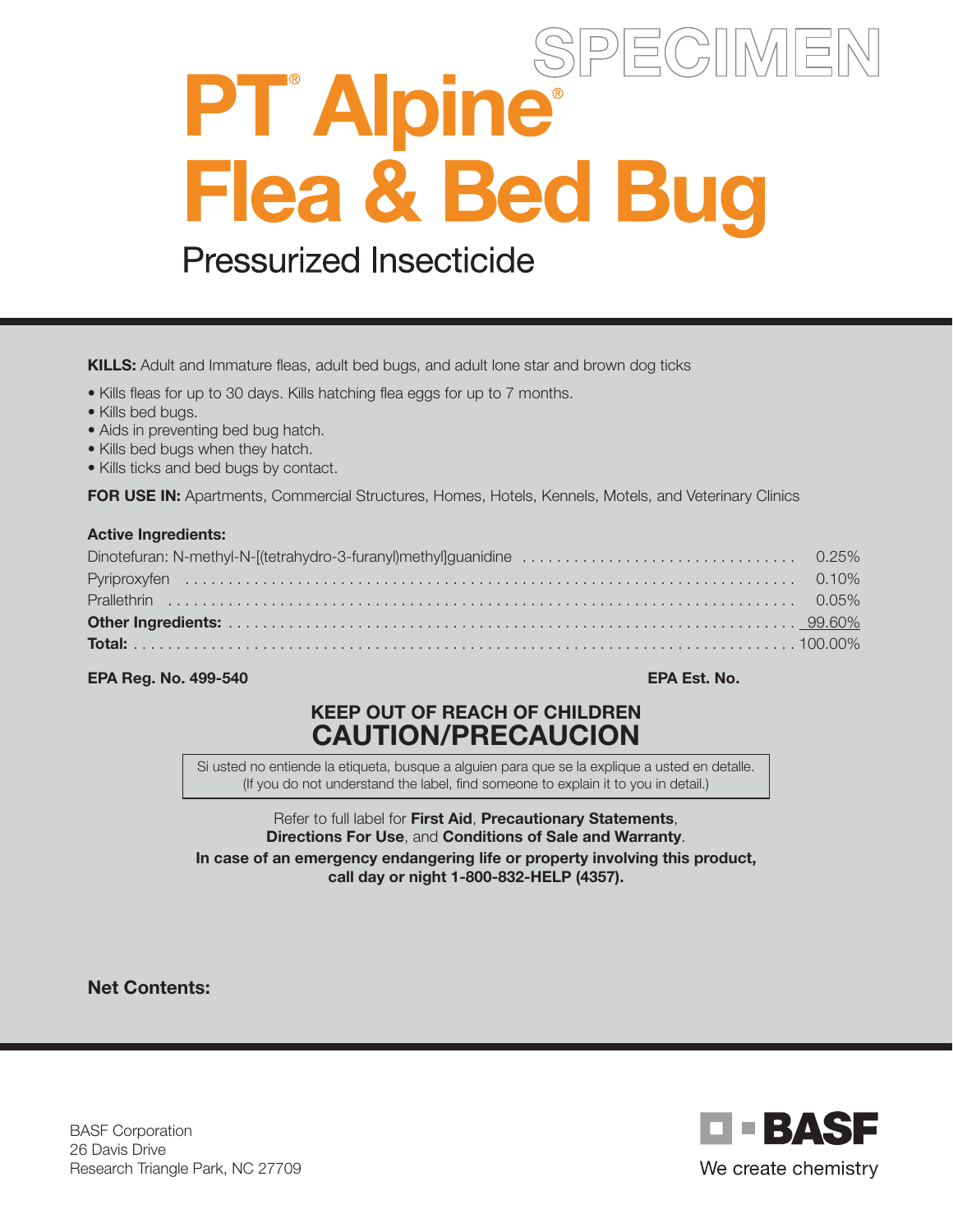| <b>FIRST AID</b>      |                                                                                                                                                                                                                                                      |  |
|-----------------------|------------------------------------------------------------------------------------------------------------------------------------------------------------------------------------------------------------------------------------------------------|--|
| If on skin            | • Take off contaminated clothing.<br>• Rinse skin immediately with plenty of water for 15 to 20 minutes.<br>• Call a poison control center or doctor for treatment advice.                                                                           |  |
| If swallowed          | • Immediately call a poison control center or doctor.<br>. DO NOT induce vomiting unless told to do so by a poison control center or doctor.<br>• DO NOT give any liquid to the person.<br>. DO NOT give anything by mouth to an unconscious person. |  |
| <b>HOTLINE NUMBER</b> |                                                                                                                                                                                                                                                      |  |

Have the product container or label with you when calling a poison control center or doctor or going for treatment. You may also contact BASF Corporation for emergency medical treatment information: 1-800-832-HELP (4357).

Note to Physician: Contains petroleum distillate. Vomiting may cause aspiration pneumonia.

# Precautionary Statements

#### Hazards to Humans and Domestic Animals

CAUTION. Contains Petroleum Distillate. Avoid contact with skin or clothing. Wash thoroughly with soap and water after handling and before eating, drinking, chewing gum, using tobacco, or using the toilet.

#### Physical or Chemical Hazards

Contents under pressure. DO NOT use or store near heat or open flame. DO NOT puncture or incinerate container. Exposure to temperatures above 130ºF may cause bursting.

# Directions For Use

It is a violation of federal law to use this product in a manner inconsistent with its labeling.

#### Use Restrictions

- Cover aquariums and fish bowls and remove birds from area prior to treating.
- Vacate areas to be treated, and DO NOT reoccupy or contact treated surfaces until dry.
- DO NOT apply in food/feed areas of commercial structures (i.e. food/feed handling facilities). In the home, cover or remove exposed food in the treatment area prior to application. Cover all food processing surfaces and utensils in the treatment area or thoroughly wash them before use.
- DO NOT treat pets with this product. Treat pets with a product registered for use for flea control on animals in conjunction with this treatment.
- When applying to mattresses, **DO NOT** apply to bed linens. Remove bed linens before applying. DO NOT apply to entire mattress; apply only to edges, tufts, folds, sides, and seams.

# STORAGE AND DISPOSAL

DO NOT contaminate water, food, or feed by storage or disposal.

#### Pesticide Storage

Store in a cool, dry area away from heat or open flame and inaccessible to children.

## Pesticide Disposal

Wastes resulting from use of this product may be disposed of on-site or at an approved waste disposal facility. If these wastes cannot be disposed of according to label instructions, contact your State Pesticide or Environmental Control Agency, or the Hazardous Waste representatives at the nearest EPA Regional Office for guidance.

## Container Handling

DO NOT puncture or incinerate! If empty: Place in trash or offer for recycling if available. If partly filled: Call your local solid waste agency for disposal instructions.

## In Case of Emergency

In case of large-scale spill of this product, call:

- CHEMTREC 1-800-424-9300
- BASF Corporation 1-800-832-HELP (4357)

In case of medical emergency regarding this product, call:

- Your local doctor for immediate treatment
- Your local poison control center (hospital)
- BASF Corporation 1-800-832-HELP (4357)

## Product Information

This product kills fleas and prevents flea infestations for a full season. Adult fleas may be seen in the treated areas when brought in on infested animals or when adults emerge from pupal cases; however, populations will not develop in the treated area. This product may also be used to kill bed bugs and ticks by contact and aids in preventing bed bug hatch.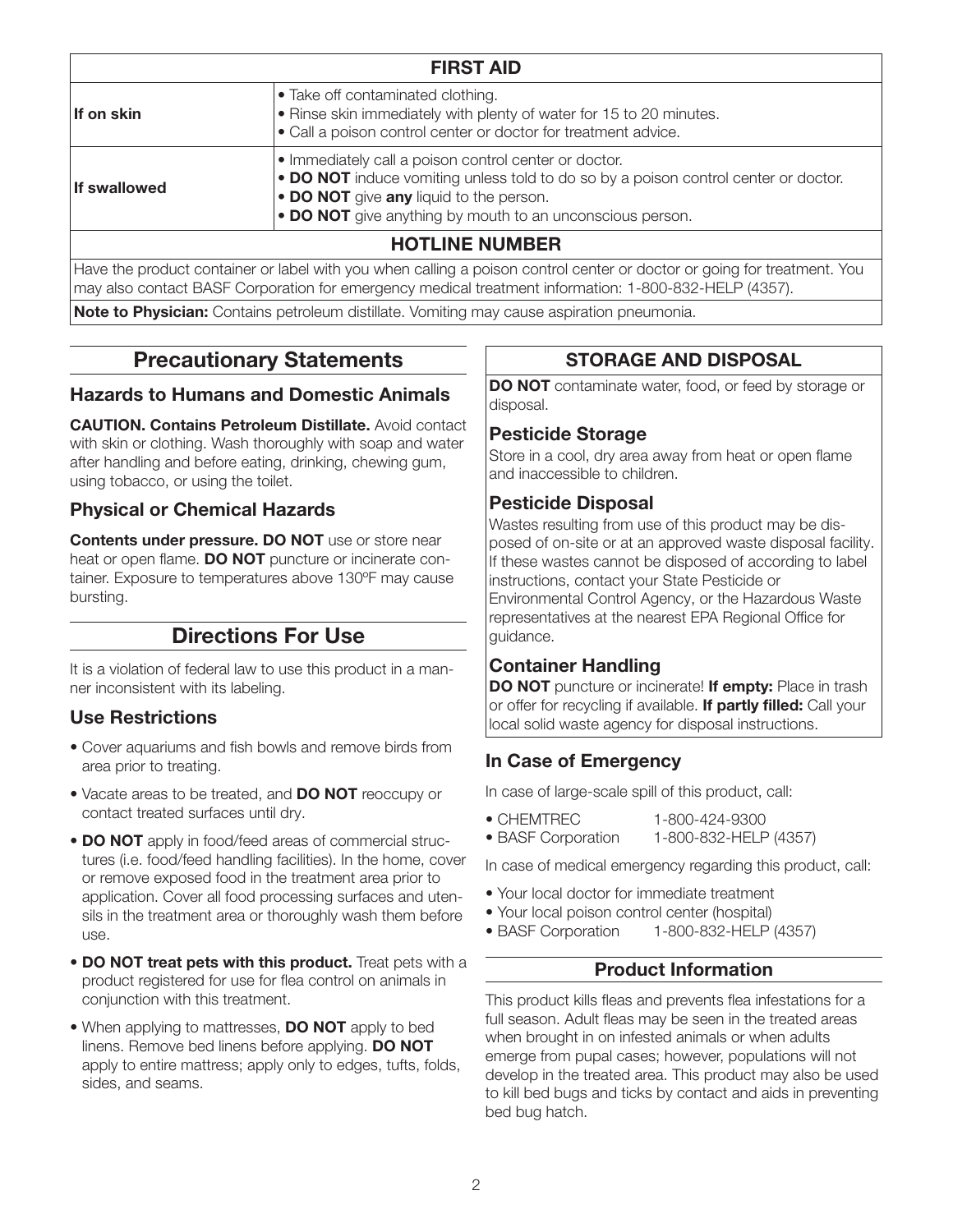In transportation equipment, certain plastics may be whitened or dulled. Apply only to carpets and cloth upholstered areas or test an inconspicuous area before treating.

**NOTICE:** This product has been tested on several types of carpet, fabric, and other household furnishings without adverse affects. In a few instances, waxed surfaces have been whitened or dulled. Holding the can 36 inches away from the target surface normally prevents any whitening from occurring. Because of the wide variety of floor types and finishes, treat a small inconspicuous area before treating the entire area. Avoid contact with antique finishes.

#### Application Instructions

**SHAKE WELL BEFORE USE!** Use at the rate of 20 ounces [one can] for up to 2,625 square feet (10 ounces [half can] for up to 1,300 square feet), applying in a sweeping motion at a speed of 1 foot per second. **DO NOT** apply more than 20 ounces per 2,625 square feet.

#### Fleas

Treat infested areas or potentially infested areas, including rugs, carpets, upholstered furniture, pet beds, pet resting areas, room edges, and around and under furniture or other stored items. Hold can at arm's length and direct spray toward the area to be treated. Use a sweeping motion to apply product and back away from treated area while holding the can 36 inches away from the surface being treated. An area of 80 to 100 square feet can be treated in approximately 10 seconds with this product. When treating upholstered furniture, treat under cushions and areas where flea development occurs.

#### Bed Bugs

Kills bed bugs. Apply where bed bugs harbor or are suspected of traveling. Treat areas such as wall junctions and floors, beneath floor coverings and carpets, closets, shelves, curtains, furniture (behind, under, and/or inside furniture, including upholstered furniture), headboards, picture frames, and box springs. Allow surfaces to dry before reoccupying treated area. When treating furniture (i.e. sofas and chairs), DO NOT apply to flat surfaces where prolonged human contact will occur. When treating mattresses, remove linens before application. Apply to edges, tufts, folds, sides, and seams. **DO NOT** apply directly to bed linens or other bed surfaces that come in direct, prolonged contact with occupants of the bed. Allow mattresses to dry before bed is re-made and used. When treating luggage, apply only to empty luggage. Direct product into luggage pockets, seams, folds, and around wheels. Areas of rooms where luggage is stored may also be treated. Check for potential staining issues before treating by testing a small, inconspicuous area of the item to be treated. Reapply as necessary but not more than once a day.

#### **Ticks**

Apply to infested nonporous areas and egg laying sites or other nonporous areas where ticks are suspected.